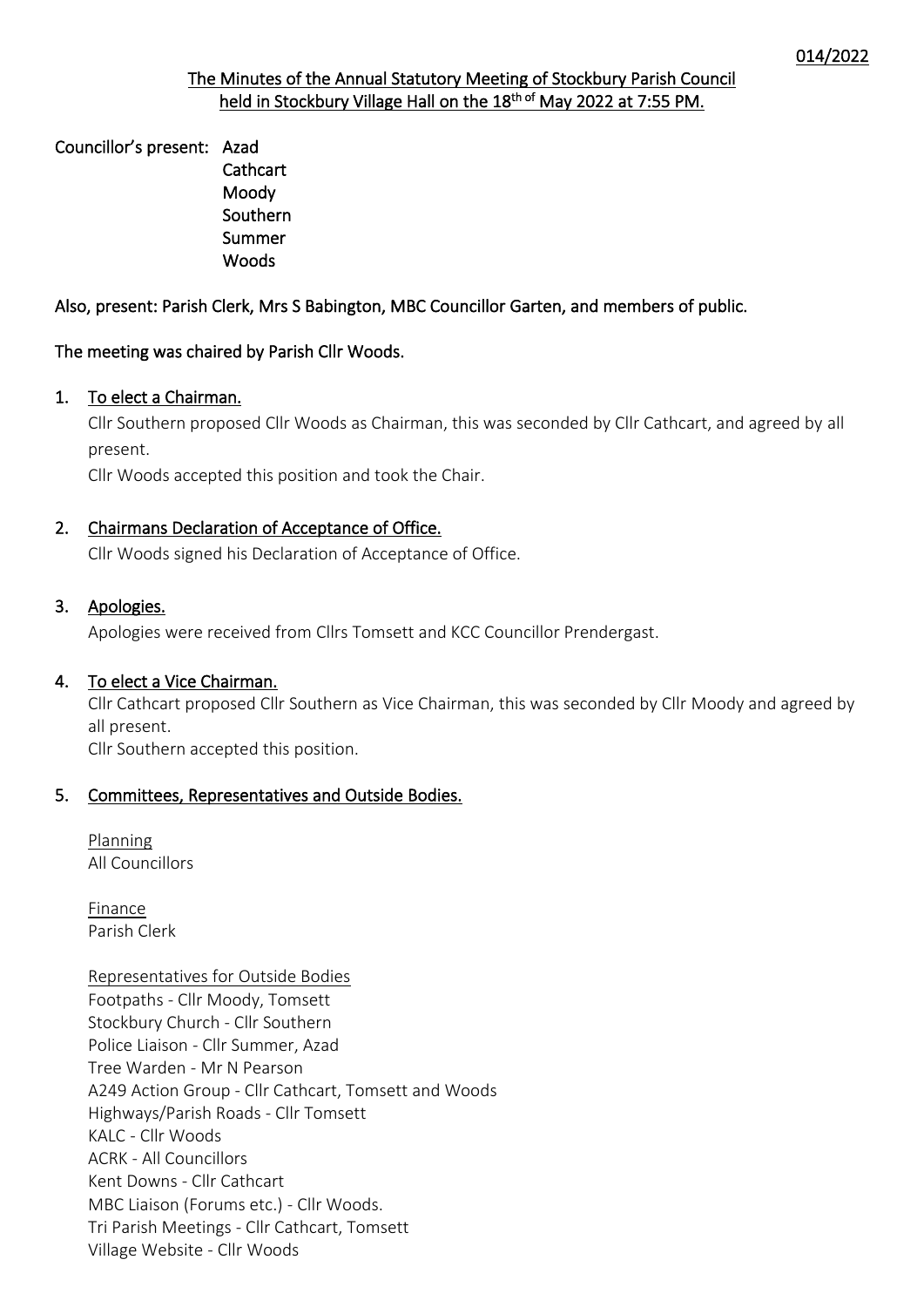Stockbury Observer - Cllr Woods Village Green and Village Sign - Cllr Tomsett Broadband - Cllr Tomsett & Southern Village Housing - Cllr Tomsett Tourism & Publicity - Cllr Woods Community Bus - Cllr Tomsett, Moody, Southern Cherry Orchard - Cllr Tomsett Village Playing Fields - VHMC Grants - Cllr Southern Community Pub - Cllr Southern Village Sponsorship - Cllr Tomsett AONB & SSI - Cllr Southern Nature Reserves - Cllr Southern Parish Plan - All Councillors Gypsy Sites Cllr Woods JPG - Cllr Cathcart & Woods MP, KCC & MBC Cllrs - Cllr Woods and Parish Clerk

Parish Areas & Hamlets Stockbury Village - All Councillors Stockbury Valley - Cllr Tomsett Church Farm Ind Estate - Cllr Tomsett Cowstead - Cllr Tomsett South Street - Cllr Southern Beaux Aires - Cllr Southern Hill Green - Cllr Woods Plum Tree - Cllr Woods Queen Down Warren - Cllr Woods Yelsted - Cllr Woods Bimbury Lane - Cllr Cathcart Detling Aerodrome Ind Estate - Cllr Cathcart Kent County Showground - Cllr Cathcart Pett Lane - Cllr Moody Norton Green - Cllr Moody South Green - Cllr Moody Hazel Street - Cllr Moody Three Squirrels PH - Cllr Tomsett

Appointment of: Internal Auditor – Martin Thomas & Co Bankers – Cooperative Bank External Auditors – PKF Littlejohn KALC Membership ACRK Membership CPRE Membership

6. Declaration of Interest. No interests were declared.

7. Minutes of the previous Meeting. The Minutes of the previous meeting were circulated to all present.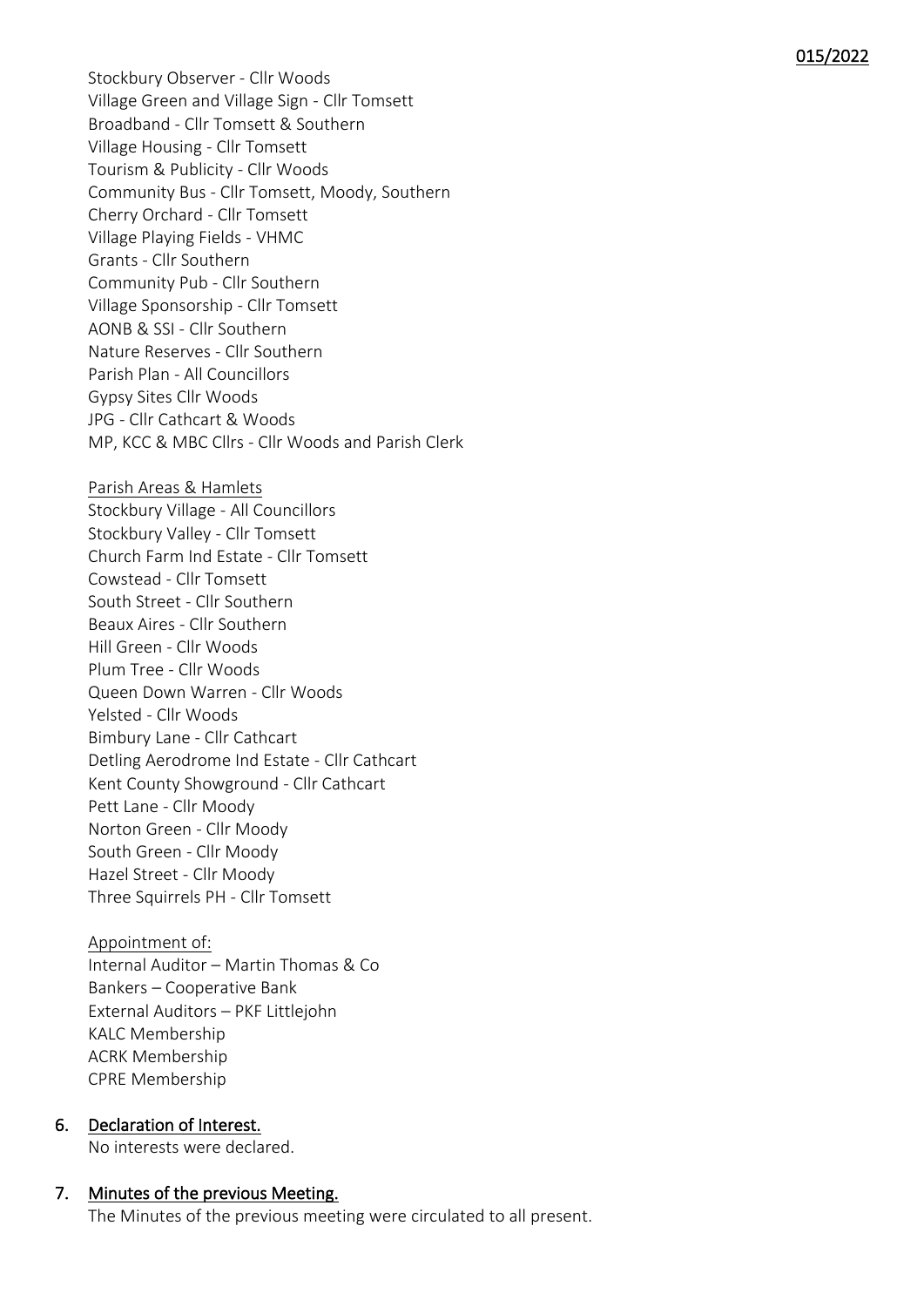These were proposed by Cllr Cathcart as a true record, subject to an agreed alteration, these were seconded by Cllr Moody and agreed by all present.

The Minutes were then signed and dated by the Chairman of the meeting.

#### 8. Matters Arising.

Cllr Cathcart confirmed that he and the Clerk had visited Lloyds Bank to unfreeze the Cultural Fund Bank Account. Confirmation from the bank was awaited to say that this has been successful.

Cllr Moody confirmed that the Finger Post at Yelsted Road had now been replaced. The Village Green Finger Post still needed to be replaced.

Foxwoods Enforcement Action – Follow up with MBC.

#### 9. Notice of reports from external meetings.

No matters were raised.

### 10. Public Comments and Observations.

No matters were raised.

# 11. Highways Matters.

a. General Highway Matters.

Cllr Moody reported that KCC had filled potholes along Pett Road and Oad Street. Hill Green potholes were due to be actioned in the coming weeks.

Fly Tipping – Cllr Southern spoke regarding the fly-tipping around the parish and stated that residents had been reporting this.

#### b. M2 Junction 5 Improvements.

The M2 J5 improvements were discussed at the Annual Meeting of the Parish.

### 12. Planning Matters:

a. Applications for consideration.

22/501494/FULL Land Southeast of Kennel Barn Road Bicknor Kent ME9 8BJ Change of use of land to open agricultural storage with associated access, parking, landscaping, and other associated works (retrospective). *No objections.* 

b. Appeals and Decisions.

22/501014/FULL

8 The Street Stockbury Sittingbourne Kent ME9 7UE Demolition of side garage. Erection of front porch, single storey side and single storey rear extensions with external alterations, including render to side and rear. Application Permitted

### c. Enforcement Matters.

Fox Wood – Clerk to seek an update from Planning Enforcement.

### 13. Financial Matters:

Statement of Accounts & Cheques for signature. The financial statement was presented to members.